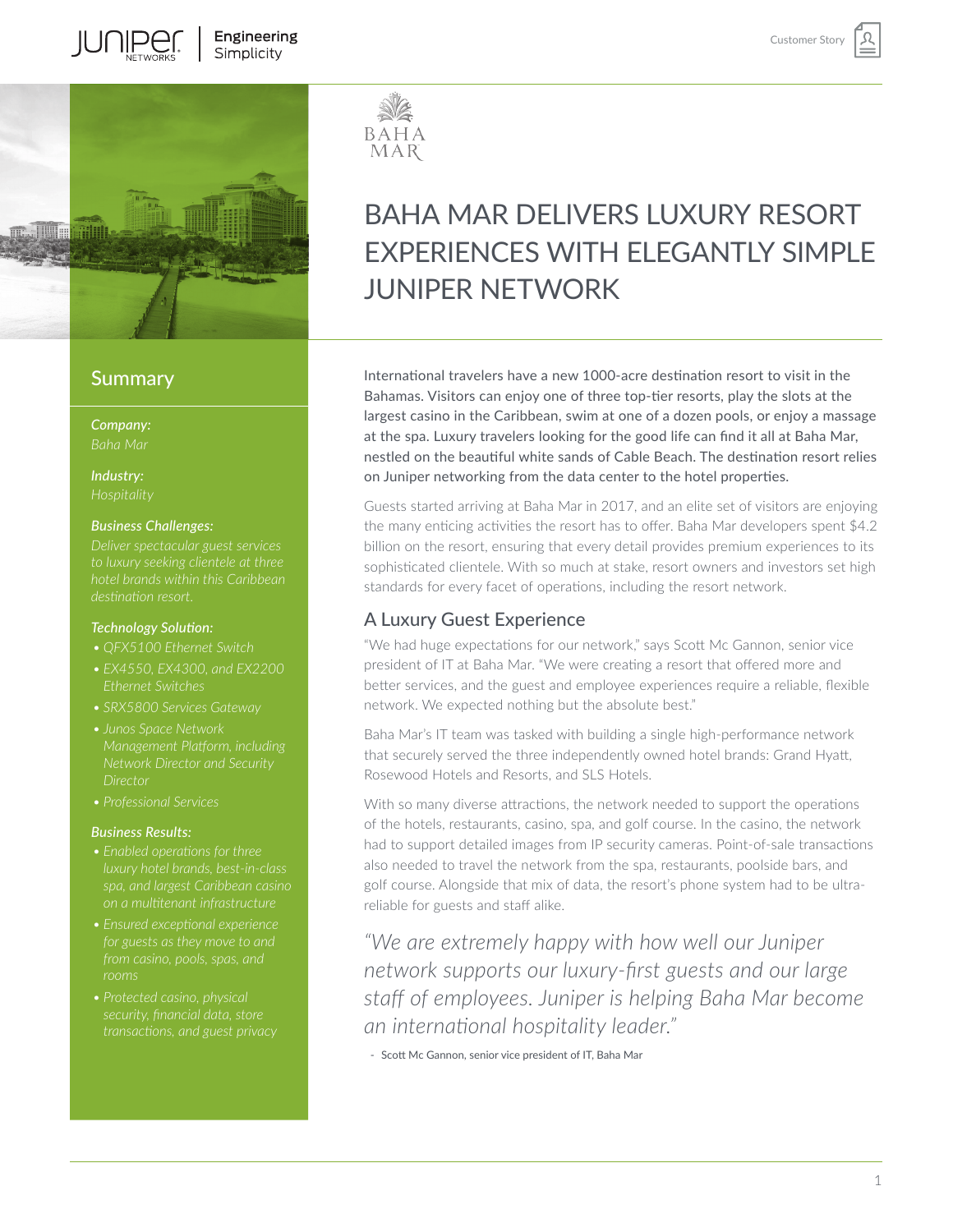# Simplicity Wins

The real estate developer chose Juniper Networks for open, agile, and scalable networking and security for the luxury resort. The Juniper network supports all applications and digital services for 2200 guest rooms, 42 restaurants, a 100,000 square-foot-casino, a 30,000 square foot spa, and a golf course. The resort employs more than 3000 people.

"Juniper offered better network performance and stronger security than the other options," Mc Gannon says. "We were extremely impressed with the idea of having all our brands supported on a shared, segmented network. Juniper offered a simplicity that took away a lot of possible complications."

# *"We know that a casino is a big target for cybercriminals. Juniper is keeping us safe from both internal and external threats."*

- Scott Mc Gannon, senior vice president of IT, Baha Mar

With a Juniper network, Baha Mar could create a multitenant infrastructure to support the secure operations of the three hotel brands. Property management, casino management, finance, and phone calls for each brand are separated on shared infrastructure that spans the hotels and offices across multiple buildings to the data centers.

"We really like the simple, elegant design of a Juniper network," Mc Gannon says.

The Juniper Networks® QFX5100 Ethernet Switch is used for the data center core network, providing high-performance, ultra-reliable connectivity and high port density to support resort operations. A Layer 3 IP fabric securely separates the traffic of each hotel's applications and services. Even with the demands of voice and video across a multitenant environment, the network delivers exceptional performance and reliability.

A Juniper Networks EX4550 Ethernet Switch at each hotel property provides aggregation to the data center. Using Juniper's Virtual Chassis technology, multiple interconnected EX Series Ethernet Switches are able to operate as a single logical device, simplifying operations.

The Juniper Networks EX4300 and EX2200 Ethernet Switches are used for access switching across the hotel premises, providing connectivity for employee devices, point-of-sale systems, slot machines, surveillance cameras, and backhaul connectivity for wireless traffic.

Electricity is expensive in the Bahamas, so the power efficiency of IT equipment was a concern. "Juniper is extremely power efficient, and the switches help us maintain our operational

budgets," Mc Gannon says. "We're able to maintain many more switches in our data center without paying additional costs for heating and cooling."

Junos® Space Network Director is used to manage the network, enabling the IT team to streamline updates and management of the core, edge, and data center networks. The IT staff can also manage, troubleshoot, and support the three resorts' connectivity needs from a single, centralized place. Having a comprehensive view of the network and insight into its activity ensures that guests are never inconvenienced by network downtime, glitches, or poor performance.

Cable Bahamas, a strategic Juniper partner in the region, provides advanced network services to Baha Mar, with its highly reliable fiber securely connecting the hotel property to the United States and beyond.

### Lock Out Cyberthreats

Casinos regularly attract hackers, and Baha Mar wanted to protect its finances and guest data at the highest level.

"We know that a casino is a big target for cybercriminals," Mc Gannon says. "Juniper is keeping us safe from both internal and external threats."

To deflect the attacks, the Baha Mar IT team and Juniper Professional Services deployed the Juniper Networks SRX5800 Services Gateway, which provides advanced security and massive scalability to protect an extremely challenging environment. As a next-generation security platform, the SRX5800 provides application security, unified threat management, intrusion prevention system, and integrated threat intelligence services.

The IT team uses Junos Space Security Director to manage security policy across the casino and throughout the resort, giving administrators insight into threats, compromised devices, risky applications, and more.

### Sunny Skies Forecast

The network at Baha Mar is built to scale, easily handling technology-driven guest experiences and crowds of gamblers. As the positive reviews pour in, Baha Mar continues to deliver world-class resort experiences to guests from around the world.

"From start to finish, Juniper has done a fantastic job on network design, performance, and flexibility," Mc Gannon says.

"We are extremely happy with how well our Juniper network supports our luxury-first guests and our large staff of employees," he says. "Juniper is helping Baha Mar become an international hospitality leader."